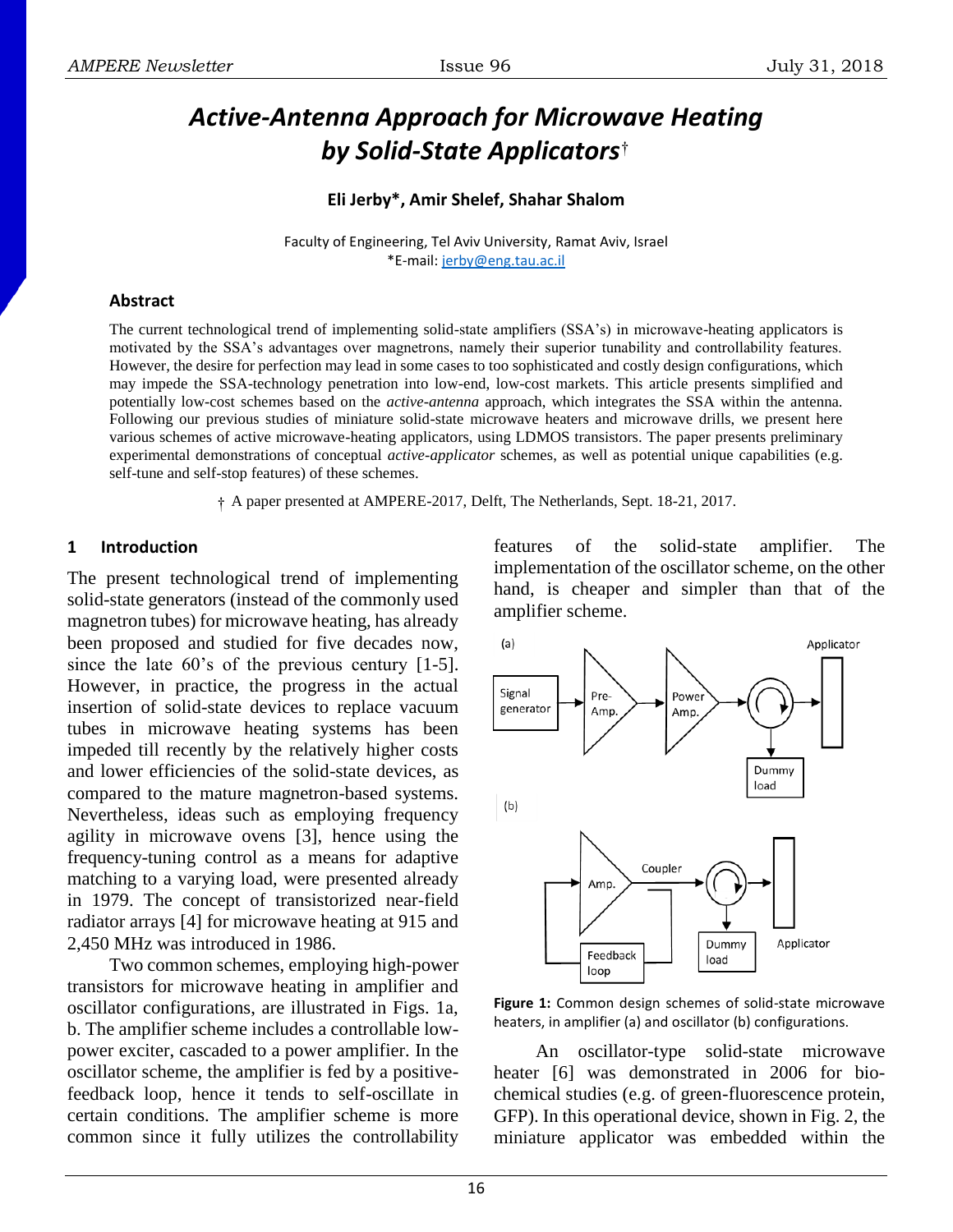feedback loop itself and powered by an LDMOS amplifier. It was designed to resonate at a varying frequency while maintaining the liquid-load temperature in a controllable fashion. The frequency tuning and temperature control were achieved by varying the transistor's gate and drain voltages, and by adjusting the cavity mirrors.



**Figure 2:** A miniature solid-state microwave heating applicator<sup>6</sup>: (a) A schematic of the load incorporated in the feedback loop of the LDMOS amplifier, and (b) the cavity designed for biochemical studies (e.g. of green-fluorescence protein, GFP).

In another solid-state microwave heater [7], presented in 2008, the LDMOS oscillator (as in Fig. 1b) feeds an open-end applicator, which functions as a delicate microwave drill. The ~0.1-kW power level obtained was proven to be sufficient for local melting of materials, such as glass [8]. Further studies based on the solid-state microwave-drill setup included ignition of thermite powders [9] and 3D-Printing [10].

The integration of both the load and the microwave generator within the microwave-heating applicator [6], and the desire for high level of integration in advanced electronic appliances, have

led us to consider the *active-antenna* concept for heating purposes.

Antennas are usually considered as passive devices, in the sense that the microwave generator is separated from the radiating elements; the microwave power is supplied to the antenna via its input port. As an exception, the active-antenna concept [11] inherently incorporates the radiating and the active elements into an integrated device. Reciprocally, a similar approach applied to the receiving element is known as the *rectenna* [12] (an antenna integrated with a rectifier).

The active antenna can be regarded as a microwave circuit where the input port is the DC supply, and the output port is the radiation to free space, as illustrated in Fig. 3. The active antenna incorporates the transmitter functions, and hence it may exhibit advantages such as smaller dimensions, lower cost and better efficiency, as compared to modular design. The active-antenna technology is quite mature and is commercially available for farfield transmit-receive applications in radar and communication applications.



**Figure 3:** Simplified schematics of active vs. passive antenna configurations for far-field radiation.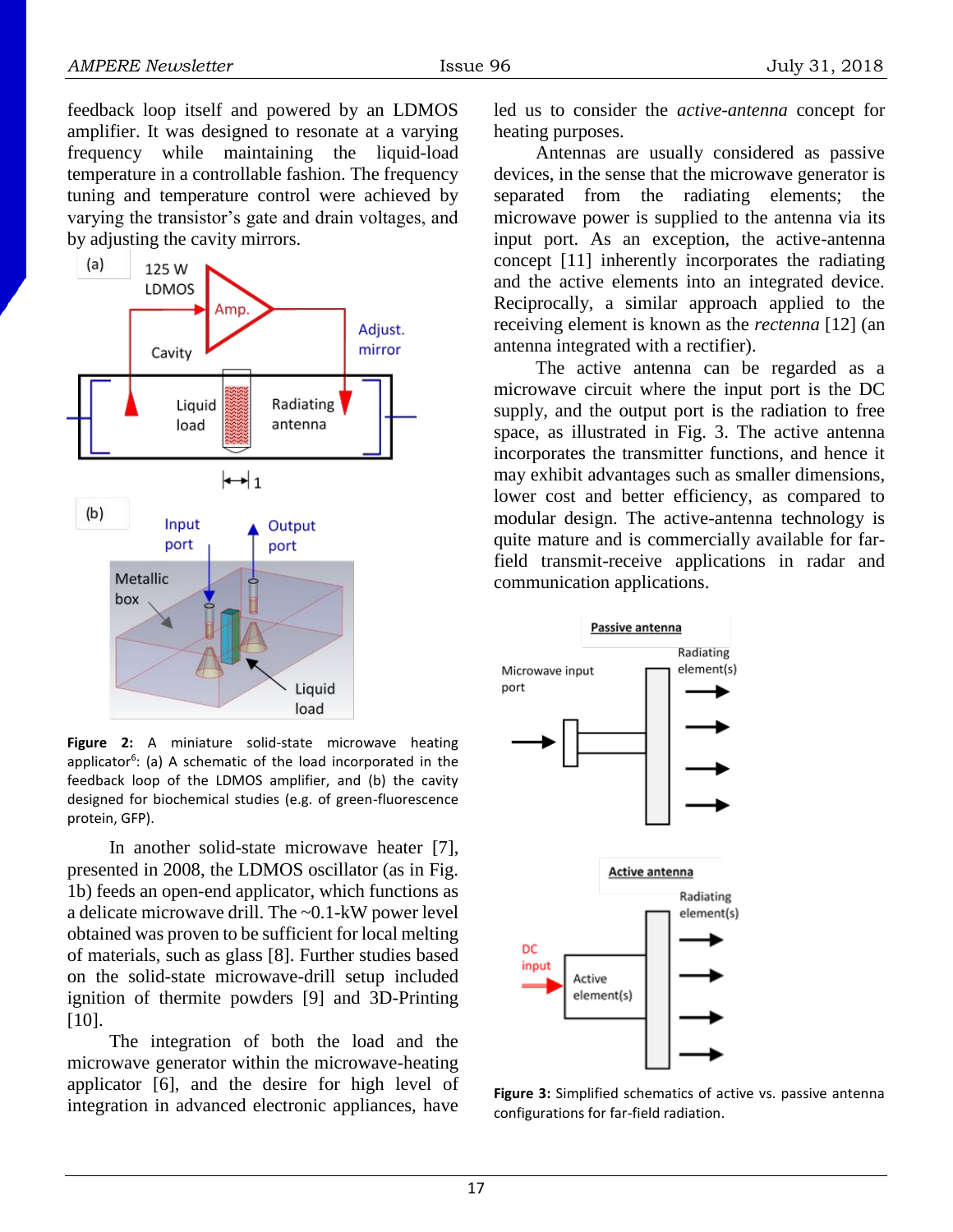This study imports ideas and conceptual schemes of the active-antenna concept, and explores ways to incorporate them for solid-state microwave heating. The main challenge here is to integrate the high-power solid-state module within the radiator (or the applicator structure) itself, so they would be interactively coupled with the load as the heating process evolves. This active-applicator approach is introduced here with several examples, including preliminary experimental and numerical feasibility studies. Unique features such as self-tune and selfstop are identified and discussed, and a path for our future studies in this regard is drawn.

#### **2 The active-applicator concept**

The *active-antenna* concept can be adapted for microwave heating purposes, in an *active-applicator* approach. Various ways could be conceived to embed the load within an integrated structure of the radiating and active elements. In the *active-radiator* scheme, shown in Fig. 4a, the coupling between the two antenna ports is affected by the variation in the load's dielectric properties during the heating process. Another scheme is the active-applicator shown in Fig. 4b, in which the load itself is closing the loop in a bi-static mode, and determines the oscillation conditions.

 $(a)$ 



**Figure 4:** Active-applicator schemes for microwave heating in (a) an active radiator (monostatic) and (b) an active applicator (bi-static) configurations, in both the oscillation conditions are affected by the load status.

The latter scheme is more relevant for industrial processes in which the heated objects are repeatedly the same, and the process is predicable. The hypothesis of this study [13] is that the oscillation condition can be affected by the load status (amount, temperature, etc.) in a way that their mutual adaptation could be used in order to tune and optimize the heating process.

## *2.1 Active-radiator implementation*

The active radiator constructed for this study consists of a patch array antenna inside a metallic chamber, fed by a 140-W LDMOS amplifier configured as shown in Fig. 4a. The load inside the chamber is a water container, as shown in Fig. 5a. A probe antenna situated on the same antenna board provides the feedback loop, hence the antenna array functions as both the radiating elements and the feedback sensor. In the experiments, the feedback signal is also sampled by a frequency-time domain analyzer (Tektronix RSA306B), hence frequency variations over time and the spectral power density evolutions are detected.



**Figure 5:** (a) an example for an active-radiator scheme implemented by a patch array antenna inside a metallic chamber with water load inside. A sampling probe on the same antenna board closes the feedback loop as in Fig. 4a, and enables oscillations. A 140-W LDMOS amplifier and a frequency-time analyzer (Tektronix RSA 306B) are employed in this experiment. (b) The temperature-dependent dielectric permittivity of water [13].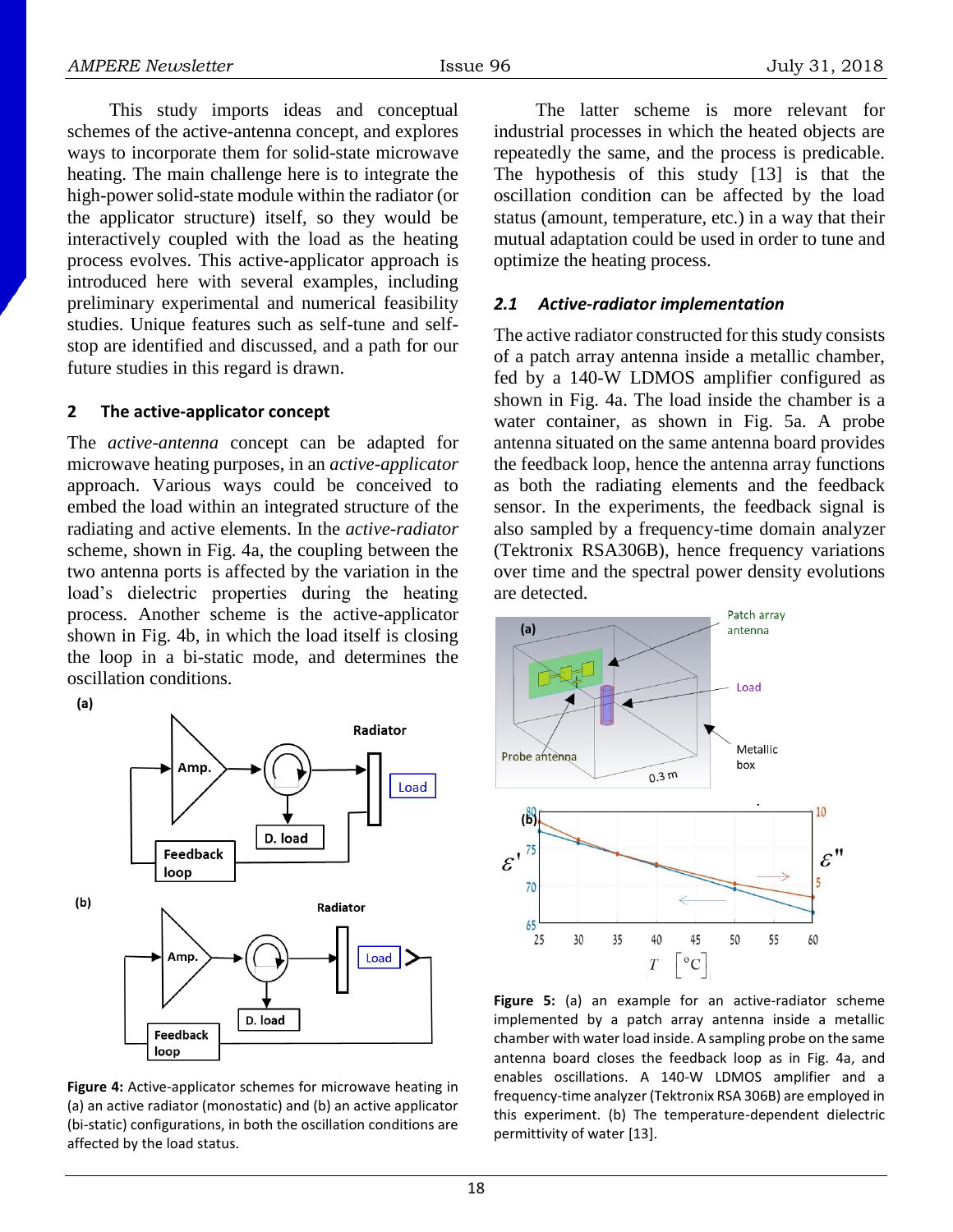The water load varies during the heating process due to the temperature dependence of its dielectric properties [14], as shown in Fig. 5b. Therefore, a variation in the oscillating frequency is expected due to changes in the load conditions. Simulation results of the cavity scattering parameters (using CST MW studio<sup>®</sup>) show a frequency shift as the temperature rises (due to the temperature dependence of the dielectric permittivity) as presented in Fig. 6a. Preliminary experimental results confirm the oscillating frequency shift, as shown in Fig. 6b, in accord with the temperature increase. This frequency variation inherently improves the matching and power transfer to the load, and it may also provide an indirect measure of the load temperature. This variation pattern offers possibilities for *self-tune* and even *self-stop* mechanism inherently incorporated in the heating process.

#### *2.2 Dispersion-controlled active-applicator*

The active-applicator scheme implemented in this experiment demonstrates the feasibility of an adaptive self-controlled process, using the varying dispersion of the load during heating. Furthermore, this heater operates only in the presence of sufficient load in it.

The device shown in Fig. 7 was constructed as a modified version of the miniature solid-state heater [6] presented in Fig. 2. The difference here is the center section added to the cavity, which blocks its transmission when empty, as a waveguide section in cutoff. Therefore, the cavity functions as an *adaptive feedback*, since it varies the oscillation condition with respect to the loading condition. In the absence of load (or insufficient loading), the oscillation conditions are not met and no microwave power is generated at all. In different amounts of the liquid or different temperatures, the oscillation conditions adapt and self-tuned to the optimal frequency.

Measurements of the active-applicator's openloop gain were conducted in various conditions using a vector network analyzer. As shown in Figs. 8a, b, varying the load's amount has revealed that the oscillation threshold is satisfied only when the tube is sufficiently filled with liquid. At smaller amounts, the open-loop gain is lower than the threshold. Figure 8c shows that the gate-source voltage of the LDMOS amplifier also controls the oscillation conditions. Referring to the load temperature, simulations show that the insertion loss increases and the frequency is shifted higher as the temperature rises (Fig. 10d). These results also indicate that a self-stop feature could be activated when the openloop gain is reduced below unity.



**Figure 6:** (a) Simulations of the applicator's scattering parameter *S*<sup>21</sup> show variations with temperature; the insertion loss increases and the frequency peak is shifted higher as the temperature rises. (b) Experimental measurements during the temperature increase reveal the consequent oscillating frequency increase (c).

In the active-applicator experiments, the frequency and power were acquired using a frequency-time analyzer (Tektronix RSA306B) by adding a probe to the cavity shown in Fig. 7, and sampling the signal evolved inside. The temperature was detected by a PIR detector connected to a PC. Preliminary experimental results presented in Fig. 9a show that the oscillating frequency of the active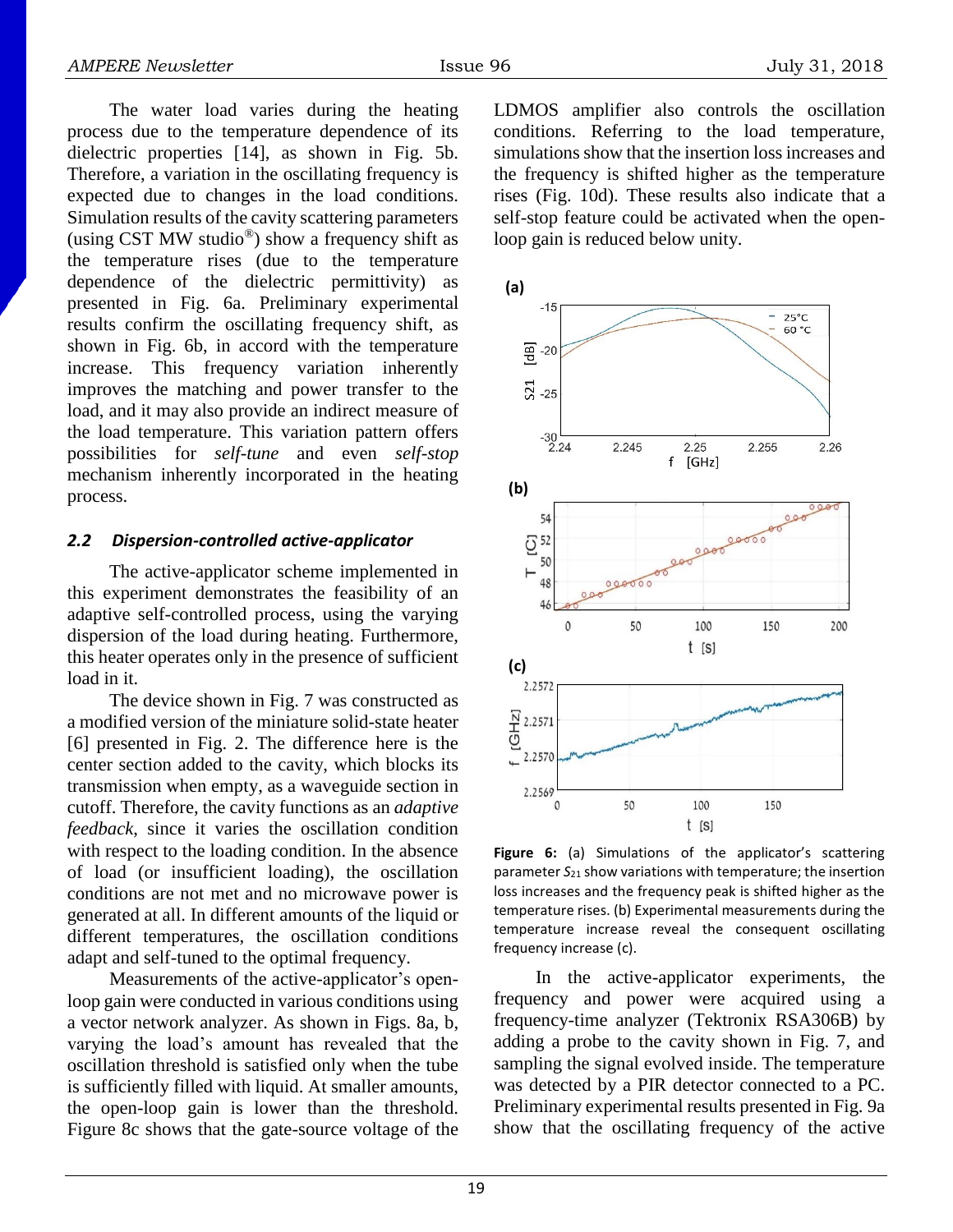applicator tracks the temperature as it rises. This ~4- MHz shift in the oscillation frequency during the heating is attributed to the change in the load dispersion within the feedback loop. The variations in the complex dielectric constant of the water during heating, as shown in Fig. 5b, modify the oscillation conditions, and hence the frequency shifts as shown in Fig. 8d.



**Figure 7:** An active applicator scheme: (a) The miniature solidstate microwave heater6 shown in Fig. 2 with additional metallic blocks that enforce cutoff in the absence of load in the cavity. (b) The dispersion-controlled feedback loop of the active applicator (in cutoff except for preset loading conditions which enable oscillations).

Furthermore, when the water starts to boil, the effective dielectric constant of the water becomes too small to maintain the blocked section of the cavity (Fig. 7) above cutoff, and hence the feedback transmission drops. As demonstrated in Fig. 9b, the microwave power generation ceases abruptly at this target temperature. The *dispersion-controlled feedback loop* enables to tune the active applicator to self-stop in other temperatures, designed according to the characteristics shown in Figs. 8a-d. Consequently, another useful feature associated here is that this microwave heater only operates in the presence of a sufficient load inside. These inherent control features may require some more attention in the design stage, but they may significantly simplify

the system by incorporating the sensing functions within the heating process itself.



**Figure 8:** The open-loop gain *S*<sup>21</sup> of the active applicator shown in Fig. 7, in various conditions: (a-b) The effect of the load volume on the open-loop gain, and the oscillation condition. (c) The effect of the transistor gate voltage on the open loop gain. (d) A simulation of the cavity insertion loss, showing that the loss increases and the frequency peak is shifted higher as the temperature rises.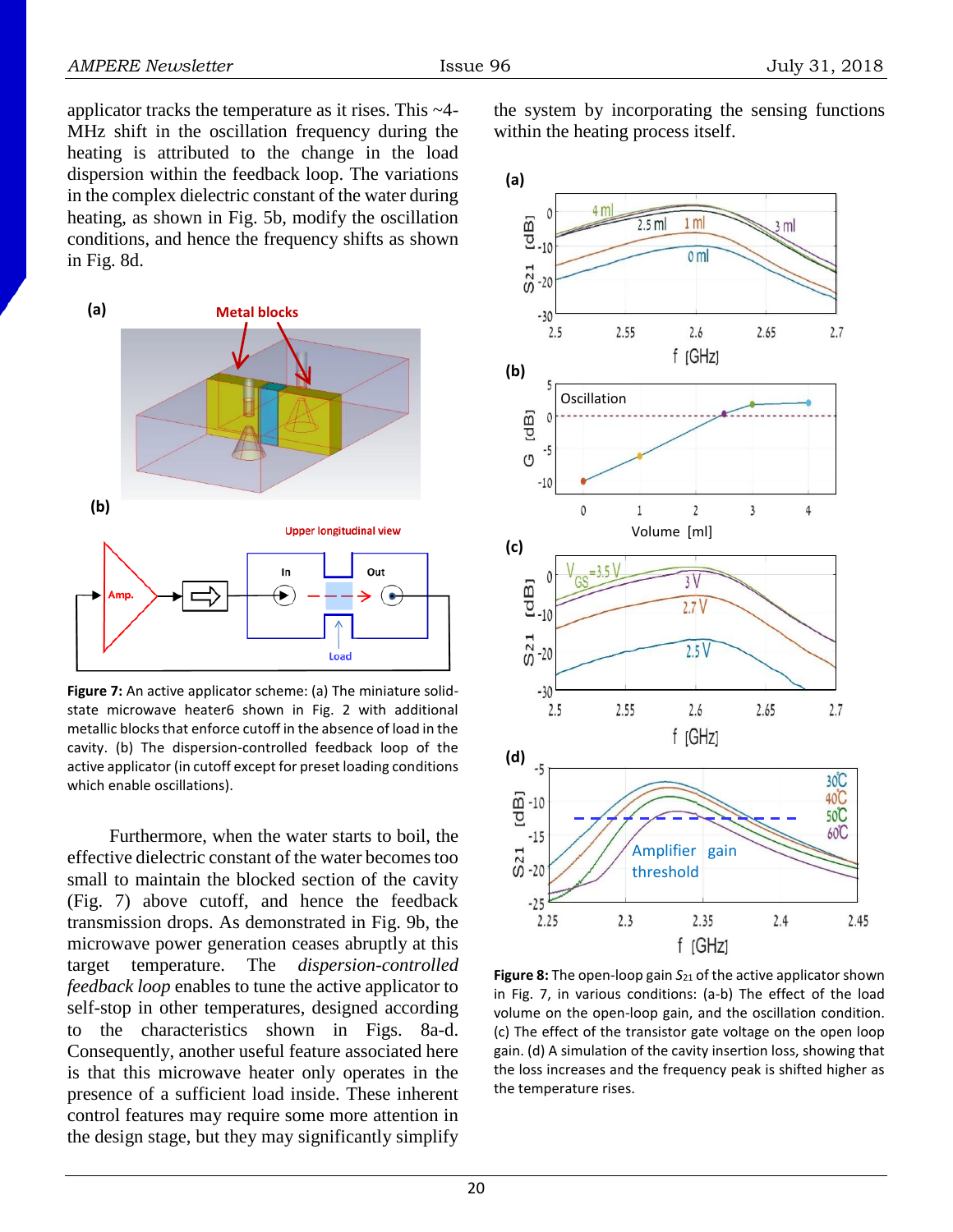### **3 Additional active-antenna schemes**

The implementation of the active-antenna concept for microwave heating application could be considered in various other ways, as demonstrated by the following examples taken from our ongoing studies.

An integrated active-antenna was developed for our preliminary ink-drying experiments as a compact module [15] with an antenna printed on one side, and the LDMOS amplifier circuit (including the matching elements) on the other side, as shown in Fig. 10. This module is fed by 28V DC, and radiates at 2.2 GHz into a chamber. This modular approach preserves some of the magnetron's advantages, such as the design simplicity and low cost (hence we name it a solid-state magnetron).

The modular approach also motivates the rigid "no-PCB" design developed in our laboratory, which employs a suspended metallic strip-line structure for the transistor, as shown in Fig. 11. The wing-like tapers ensure the matching of the directly-mounted transistor to the metallic structure. Preliminary experiments have already shown self-oscillations of this device at  $\sim$  2.2 GHz.



**Figure 10:** An integrated active-antenna module for microwave heating applications: (a, b) The modular scheme with the radiating element incorporated in the feedback loop of the amplifier, and (c, d) its implementation by an LDMOS transistor directly mounted in the back side of a suspended strip-line structure with the radiating feedback on the front [15]

Another study, yet in a preliminary stage, is the high-efficiency (H-type) active applicator, as conceptually illustrated in Fig. 12. In this scheme, the positive feedback loop maintains the oscillation conditions in saturation. Using a high-class amplifier in a nearly On-Off switched mode, the rich harmonic content generated is separated to various radiating elements, each tuned to another harmonic frequency. The overall efficiency of the radiated power, as well as the heating quality due to the multi-frequency radiation, could be significantly improved



**Figure 11:** A prototype of a rigid active-antenna module for microwave-heating applications: (a) The suspended strip-line ("no-PCB") structure incorporated in a WR340 rectangular waveguide. (b) The wing-like tapers enabling the matching of the transistor directly-mounted to the metallic structure. (c) A ~2.2 GHz microwave output detected in a preliminary experiment of the device.



**Figure 12:** An *H-type* active-applicator scheme for highefficiency, multi-harmonic microwave-heating operation.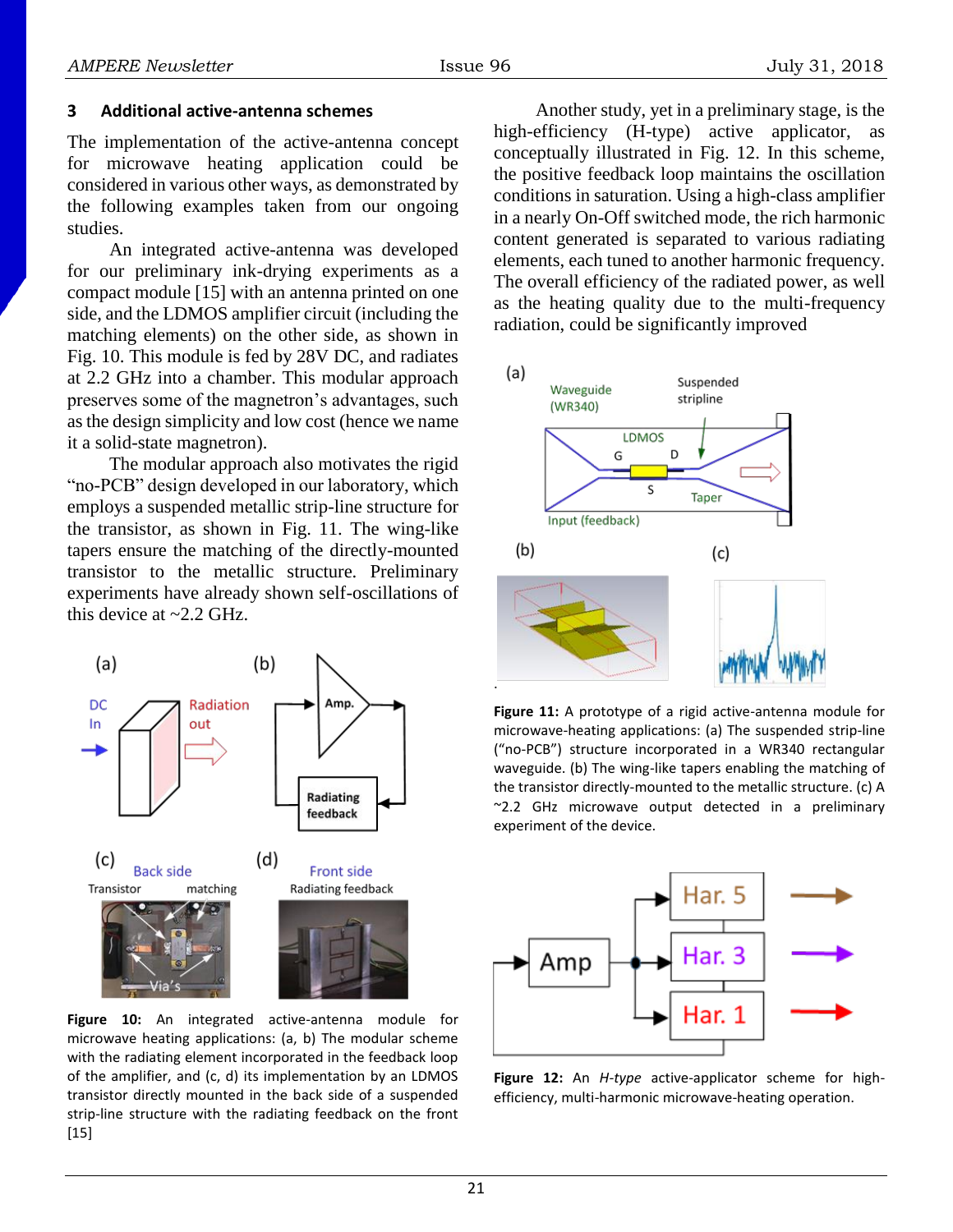## **4 Conclusions**

The active-antenna concept, adapted for near-field microwave heating purposes, may present a realization of the modular integration approach in future developments of compact, low-cost, solidstate microwave heating devices. The simple-toapply radiating module, incorporating the microwave generator with the antenna in a single integrated unit fed by a DC voltage, may preserve some of the magnetron's flavor, as a stand-alone, rigid and low cost module.

Furthermore, active applicators can be specifically tailored for heating processes in which the material characteristics previously known, such as in industrial production lines. In these cases, the active-applicator concept introduces additional new features using the previously known load dispersion variations. By tracking the spectral evolution and the load-applicator interaction during the heating process, one can also utilize the active applicator as a sensor enabling detection of the microwaveprocessing status. The previously known (temperature-dependent) physical properties of the materials may also provide inherent mechanisms for self-tuning and self-control of the process, instead of using arrays of sensors and detectors in external feedback loops. The self-stop mechanism for instance, can be valuable for instance in cases where the microwave processing stage is incorporated in an automatic production line.

The active-applicator approach could be further developed to high-class, high-harmonic, and high- for near-field radiation-beam steering. Periodic structures in 1, 2 or 3 D incorporated in activeapplicator arrays [16] may provide the dispersion sensitivity required for self-controlled operation of such high-power applicators.

In conclusion, the active-applicator concept, in its various potential implementations, may lead to advanced capabilities of microwave-heating systems (such as self-tuning, self-optimization and conditional operation) as well as higher efficiency, compactness and modularity.

## **Acknowledgment**

This study is supported by the Israel Science Foundation (ISF), Grant No. 1869/16.

### **For further reading**

- 1. B. R. McAvoy, Solid-state microwave oven, *US patent No. 3,557,333,* Jan. 21, 1969.
- 2. K. K. Chang, Solid-state microwave heating apparatus, *US patent 3,691,338,* Sept. 12, 1972.
- 3. A. Mackay, W. R. Tinga, and W. A. G. Voss, Frequency agile sources for microwave ovens, *J. Microwave Power*, 1979, **14**, 63-76.
- 4. W. A. G. Voss, Solid-state microwave oven development, *J. Microwave Power & EM Energy*, 1986, **21**, 188.
- 5. *AMPERE Newsletter, Special Issue on Solid-State Microwave Heating*, Issue 89, July 7, 2017 [\(http://www.ampere-newsletter.org\)](http://www.ampere-newsletter.org/) and references therein.
- 6. E. Schwartz, A. Anaton, D. Huppert, and E. Jerby, Transistor-based miniature microwave heater, *Proc. IMPI 40th Int'l Microwave Symposium*, Boston, Aug. 9-11, 2006, 246-249.
- 7. O. Mela and E. Jerby, Miniature transistor-based microwave drill, *Proc. Global Congress on Microwave Energy Applications (GCMEA-1)*, Otsu, Japan, August 4-8, 2008, 443-446.
- 8. Y. Meir and E. Jerby, Localized rapid heating by low-power solid-state microwave drill, *IEEE Trans. Microwave Theory Tech.*, 2012, **60**, 2665-2672.
- 9. Y. Meir and E. Jerby, Thermite powder ignition by localized microwaves, *Combustion and Flame,* 2012, **159**, 2474- 2479.
- 10.A. Shelef, Y. Nerovni, M. Fugenfirov, and E. Jerby, Towards 3D-printing and additive manufacturing by localized microwave-heating of metal powders, AMPERE *16th Int'l Conf. Microwave & High Frequency Heating*, Delft, The Netherlands, 18-21 Sept. 2017.
- 11.K. Chang, R. A. York, P. S. Hall, and T. Itoh, Active integrated antennas, *IEEE Trans. Microwave Theory Tech.*, 2002, **50**, 937-944.
- 12.W. C. Brown and R. H. George, Rectification of microwave power, *IEEE Spectrum*, 1964, **1** (10), 92-97.
- 13.E. Jerby, A. Shelef, and S. Shalom, Active-antenna schemes for solid-state microwave heaters, *AMPERE 16th Int'l Conf. Microwave & High Frequency Heating*, Delft, The Netherlands, Sept. 18-21, 2017.
- 14.U. Kaatze, Complex permittivity of water as a function of frequency and temperature, *J. Chemical Engineering Data*, 1989, **34**, 371-374.
- 15.G. Breitmeier, Transistor-based high-power radiating oscillator at microwave frequency, (An undergraduate project supervised by E. Jerby and D. Blank), Tel Aviv University, 2001.
- 16.E. Jerby, A. Kesar, M. Korol, L. Lei, and V. Dikhtyar, Cyclotron-resonance-maser arrays, *IEEE Trans. Plasma Sci.*, 1999, **27**, 445-455.